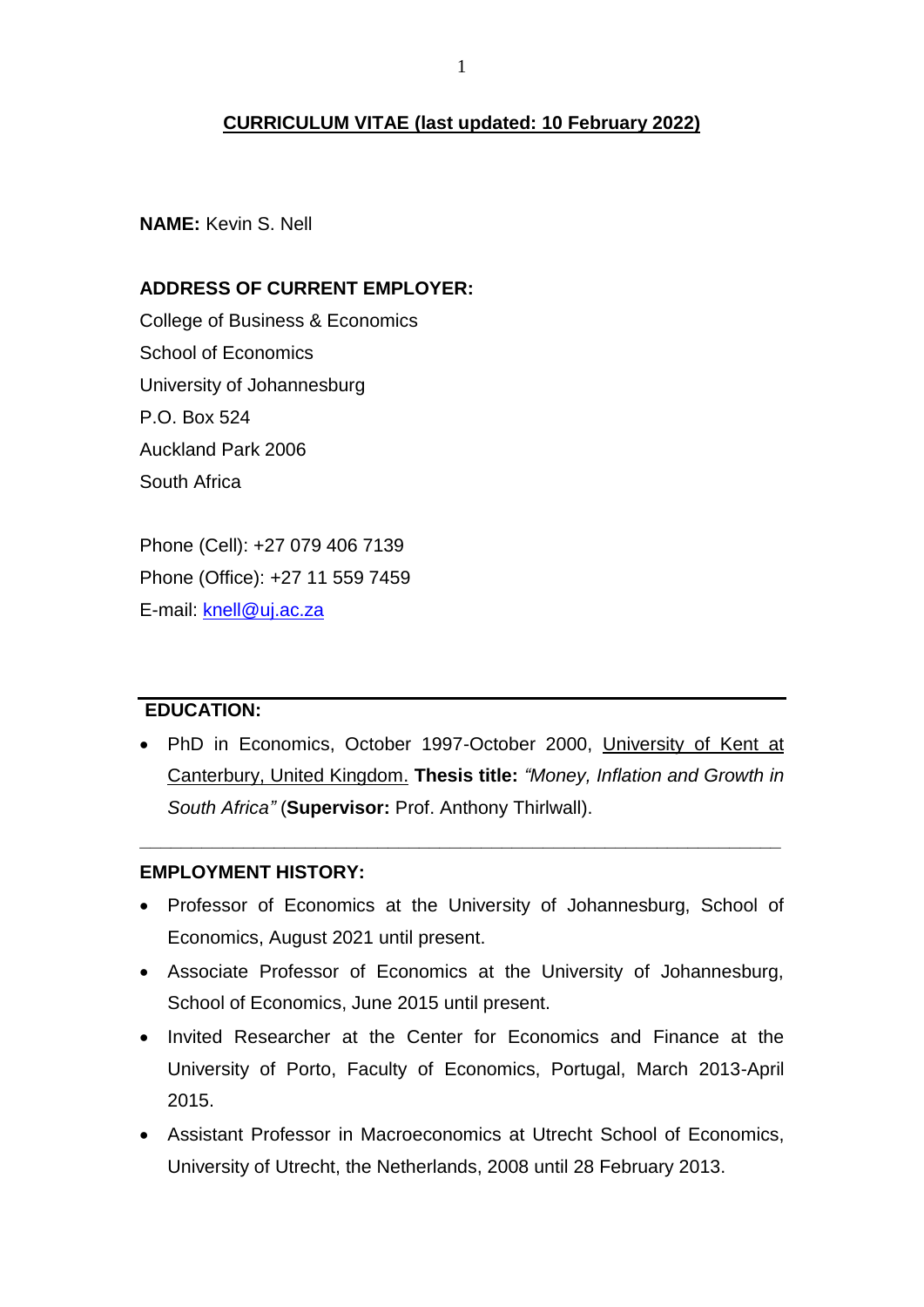- Assistant Professor in Economics at the Catholic University (Porto), Portugal, 2003-2007.
- Economics Consultant for Department of Trade and Industry, South Africa, 2002.
- Senior Researcher at National Institute for Economic Policy, South Africa, 2001.
- Part-time teacher in Economics, University of Kent at Canterbury, Department of Economics, 1997-2000.
- Lecturer in Economics, Department of Economics, University of Fort Hare, South Africa, 1994-1997. I held this post while doing my PhD at the University of Kent at Canterbury.
- Military Service (compulsory), 1987-1988

## **VISITING POSITIONS:**

 Research fellow (until present): Center for Economics and Finance at the University of Porto, Faculty of Economics, Portugal

**\_\_\_\_\_\_\_\_\_\_\_\_\_\_\_\_\_\_\_\_\_\_\_\_\_\_\_\_\_\_\_\_\_\_\_\_\_\_\_\_\_\_\_\_\_\_\_\_\_\_\_\_\_\_\_\_\_\_\_\_\_\_**

 Academic Visitor (March-April, 2012): Economics Department of the University of Kent at Canterbury, United Kingdom.

**\_\_\_\_\_\_\_\_\_\_\_\_\_\_\_\_\_\_\_\_\_\_\_\_\_\_\_\_\_\_\_\_\_\_\_\_\_\_\_\_\_\_\_\_\_\_\_\_\_\_\_\_\_\_\_\_\_\_\_\_\_\_**

## **RESEARCH GRANTS AND FELLOWSHIPS:**

- Prof. Tony Thirlwall Research Fellowship, University of Kent at Canterbury, Economics Department, forthcoming in August-October, 2014.
- "Explaining Long-run Growth Transitions in Developing Countries", *A Project Funded by the Portuguese Foundation for Science and Technology*, 2006-June2008.
- "Long-run Exogeneity between Saving and Investment", *Funded by the Department of Trade and Industry*, South Africa, 2002.
- A PhD scholarship by *Canon Collins Trust Southern Africa*, 1998-2000.
- Graduate teaching assistantship, *University of Kent at Canterbury, Department of Economics*, United Kingdom, 1998-2000.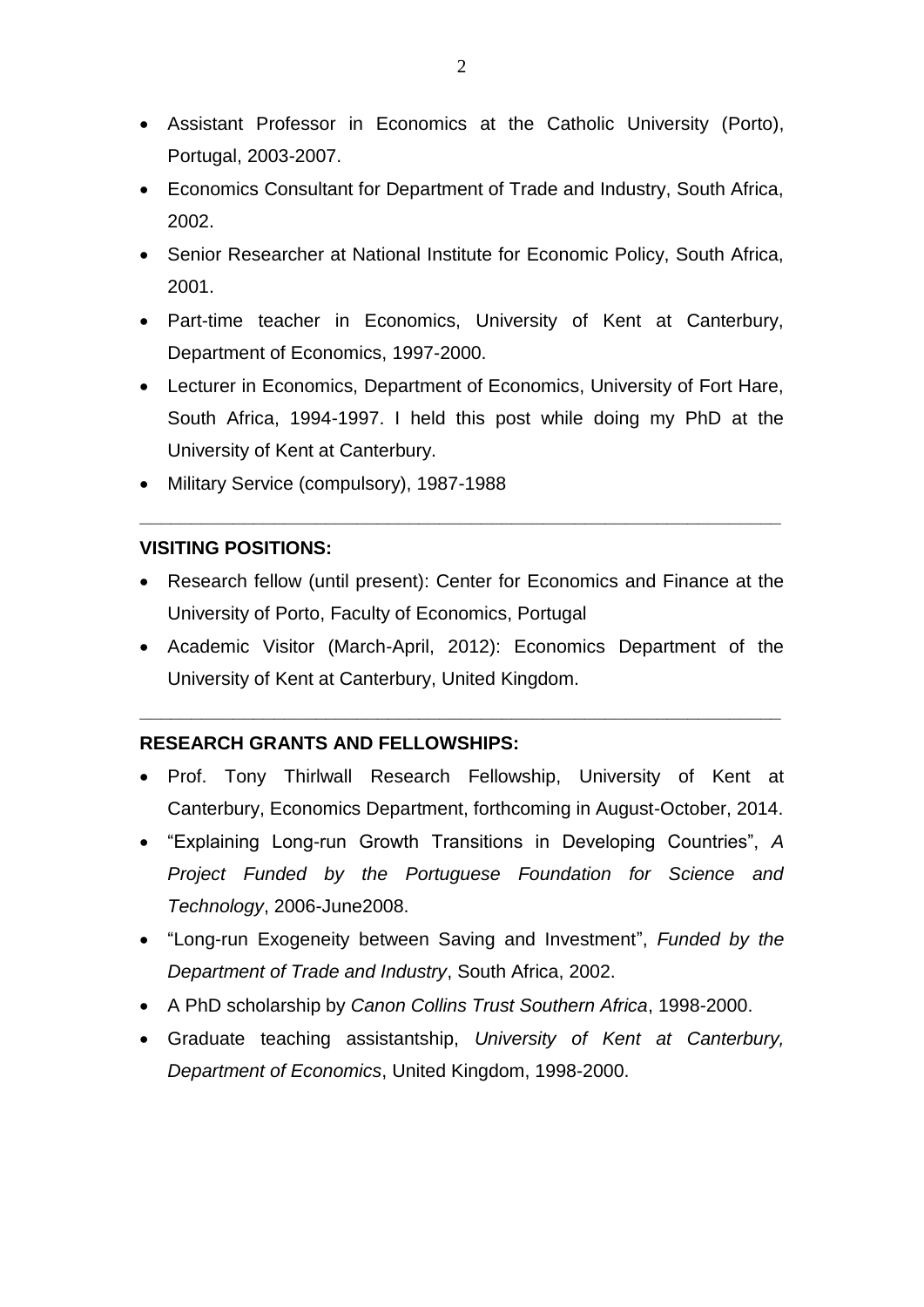## **SUPERVISION:**

- **Current Supervision: (University of Johannesburg)**
	- **PhD students (ongoing): Rex Asiama**
	- **2 Master's students (ongoing)**

# **Completed PhDs:**

Chris Callaghan (2020); (co-supervisor with Prof. Fiona Tregenna)

# **Completed Master's Dissertations (University of Johannesburg):**

- Degena Lakew (2021): "The Role of Manufacturing and Service Exports in Ethiopia's Economic Growth Performance."
- Ousman Jeng (2021): "Testing the validity of the Balance-of-Payments-Constrained Growth Model in The Gambia."
- Madi Kambai (2020): *"The effects of foreign aid on economic growth in Gambia."*
- Cyprian Okafor (2020): *"The Role of Factor Inputs and Exports in Nigeria's Long-term Growth Performance."*
- Nozuko Kamhanda (2020): *"A Re-examination of the Significance of Foreign Income in South Africa's Export Demand Function."*
- Hendrik Oosthuizen (2020): *"Catch-up and Total Factor Productivity: the effect of globalisation."*
- Lewis Chimfwembe (2020): "The Relevance of the Balance-of*payments-constrained Growth Model in Zambia."*
- Anteneh Tikuye (2019): *"The Determinants of Industrialisation in Ethiopia."*
- Desmond Idu-Odaiche (2019): *"The Relationship between Foreign Direct Investment, Non-Oil Exports and Economic Growth in Nigeria."*
- Cedric Sammuel Komnang Ngompo (2019): "*Financial Development and Economic Growth in Cameroon."*
- Excellent Mhlongo (2019): *"Testing the relevance of the Balance-ofpayments-constrained Growth Model in South Africa."*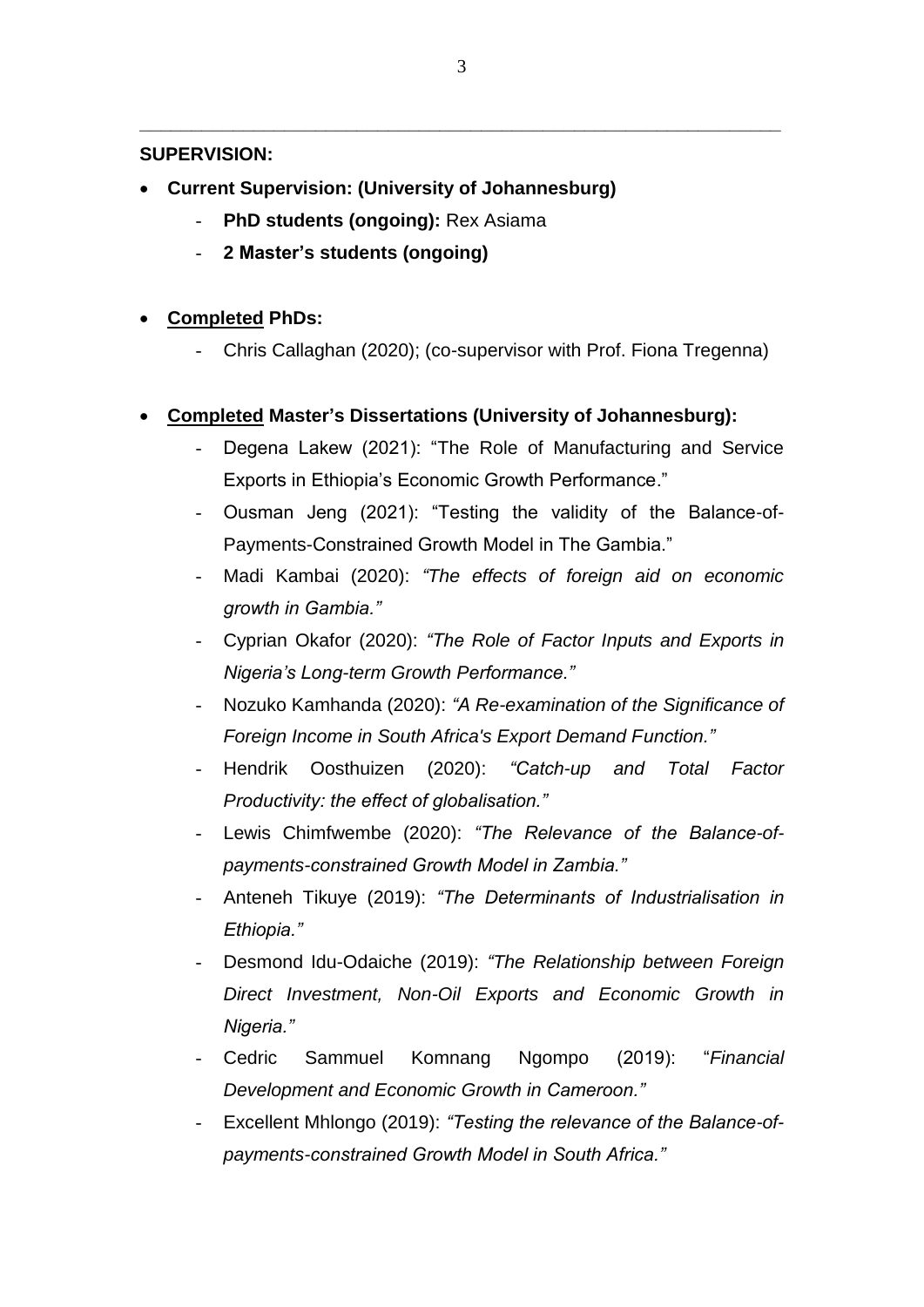- K. Emmanuel Mutombo (2019): *"Economic Growth as a Poverty Reduction Strategy in the Southern African Development Community."*
- Sidiki Boire (2018): *"An Assessment of the Contribution of Gold Mining to the Manufacturing Sector in Mali."*
- Pontino Tembo (2018): *"The Impact of Regional Integration on Growth and Industrial Development in Zambia."*
- Arthur Mahuma (2017): *"An Analysis of Sub-sectoral Employment Intensity in South Africa"* (co-supervisor with Prof. Fiona Tregenna).
- **Completed Master's Dissertations (Utrecht School of Economics):**
	- Till von Versen (2009): *"The Role of Geography for Developing Countries – A Comparative Study of Latin America and SSA"*.
	- Felix Meier Zu Selhausen (2009): *"On Geography and Institutions as Determinants of Foreign Direct Investment. A cross country comparative analysis of sub-Saharan African relative to developing countries".*
	- Bert Sturkenboom (2010): *"An Impact Assessment of the Olympic Summer Games After 1960".*
	- Reinout Polders (2010): *"Trading Blocs Investigated: Do they stimulate Income and Income Equality?"*
	- Marco van Poppelen (2011): *"The Economic Impact of Regional Market Integration in Southeast Asia".*
	- Elena Saputo (2012): *"Grease versus Sand: Determining India's Threshold Level of Inflation".*
- **Past Supervision of Honours Theses (Utrecht School of Economics):**
	- Snaye Gumede (2021)
	- Basetsana Modika (2021)
	- Charlotte Dixhoorn (2009)
	- Marente Vlekke (2010)
	- Jennifer Evans (2011)
	- Artaiza Fräser (2011)
	- Tim Gesner (2012)
	- Runhua Zhou (2012)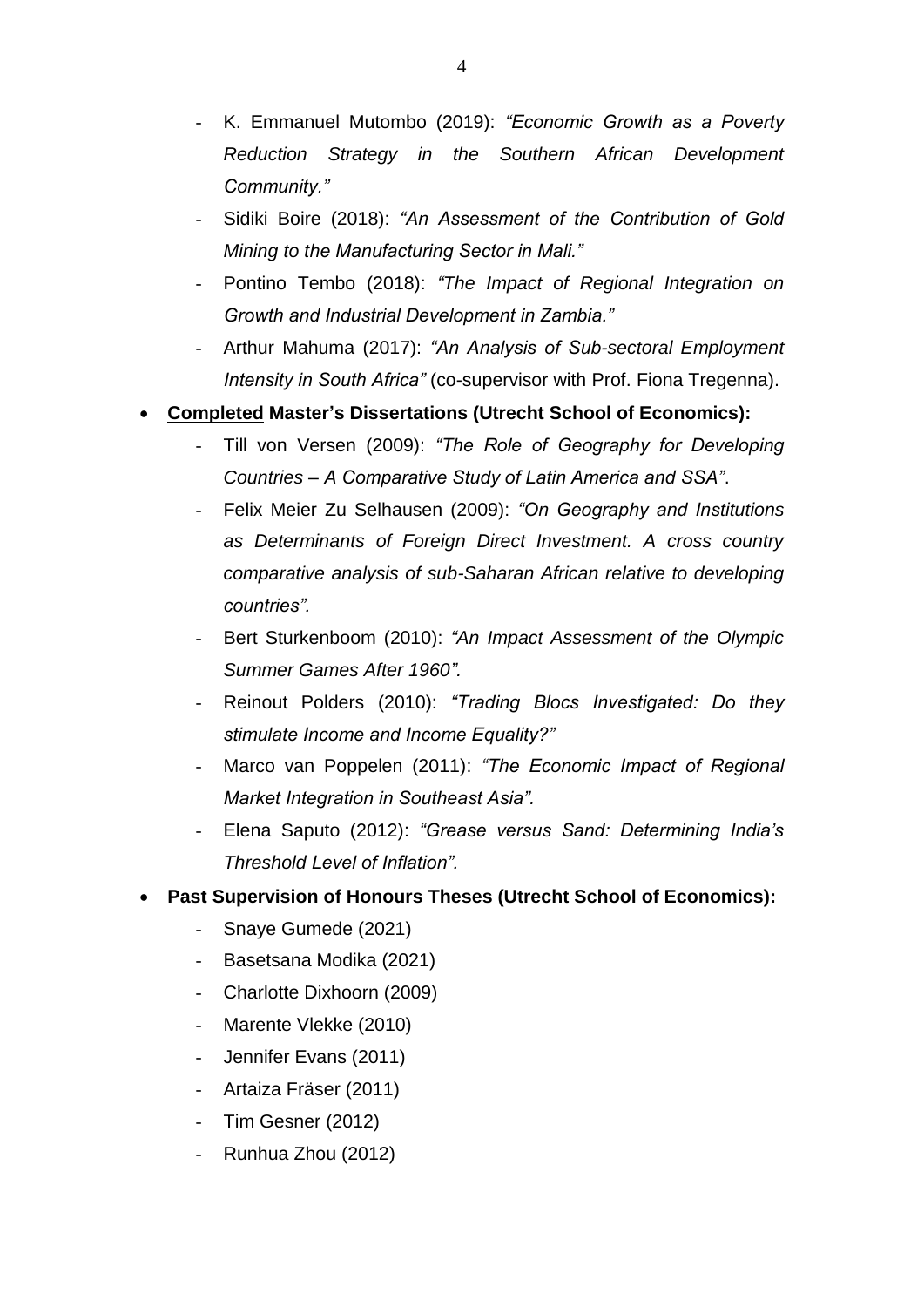- Ali Aïssal (2012)
- Ben Cheng (2012)
- Kristina Marinova (2012)
- Chen Luo (2012)

## **EXTERNAL EXAMINER DUTIES:**

- PhD thesis (University of Cape Town): Esida Gourgoura (2020) *"Credit risk determinants in European banking: evidence from Albania, Italy, Spain and Turkey (1998-2016)."* (Supervisor: Prof. E. Nikolaidou).
- PhD thesis (University of Cape Town): Eliud Dismas Moyi (2019): *"Loan Growth and Risk: evidence from microfinance institutions in Africa."* (Supervisor: Prof. E. Nikolaidou).
- PhD thesis (University of Pretoria): C. Chisadza (2017): *"Essays in Political Economy in sub-Saharan Africa*." (Supervisor: Prof. M. Bittencourt).
- Master's dissertation (University of the Witwatersrand): Zamokuhle Ndaba (2020): *"Does Democracy Increase Economic Growth?"* (Supervisor: Prof. M. Bittencourt).
- Master's dissertation (University of Pretoria): Lelani Coetzee (2018): *"Africa's Demographic Transition: the role of education, institutions and international trade."* (Supervisor: Prof. M. Bittencourt).
- Master's dissertation (University of Pretoria): Nicola Schoeman (2017): *"The Determinants of Democracy in sub-Saharan Africa."* (Supervisor: Prof. M. Bittencourt).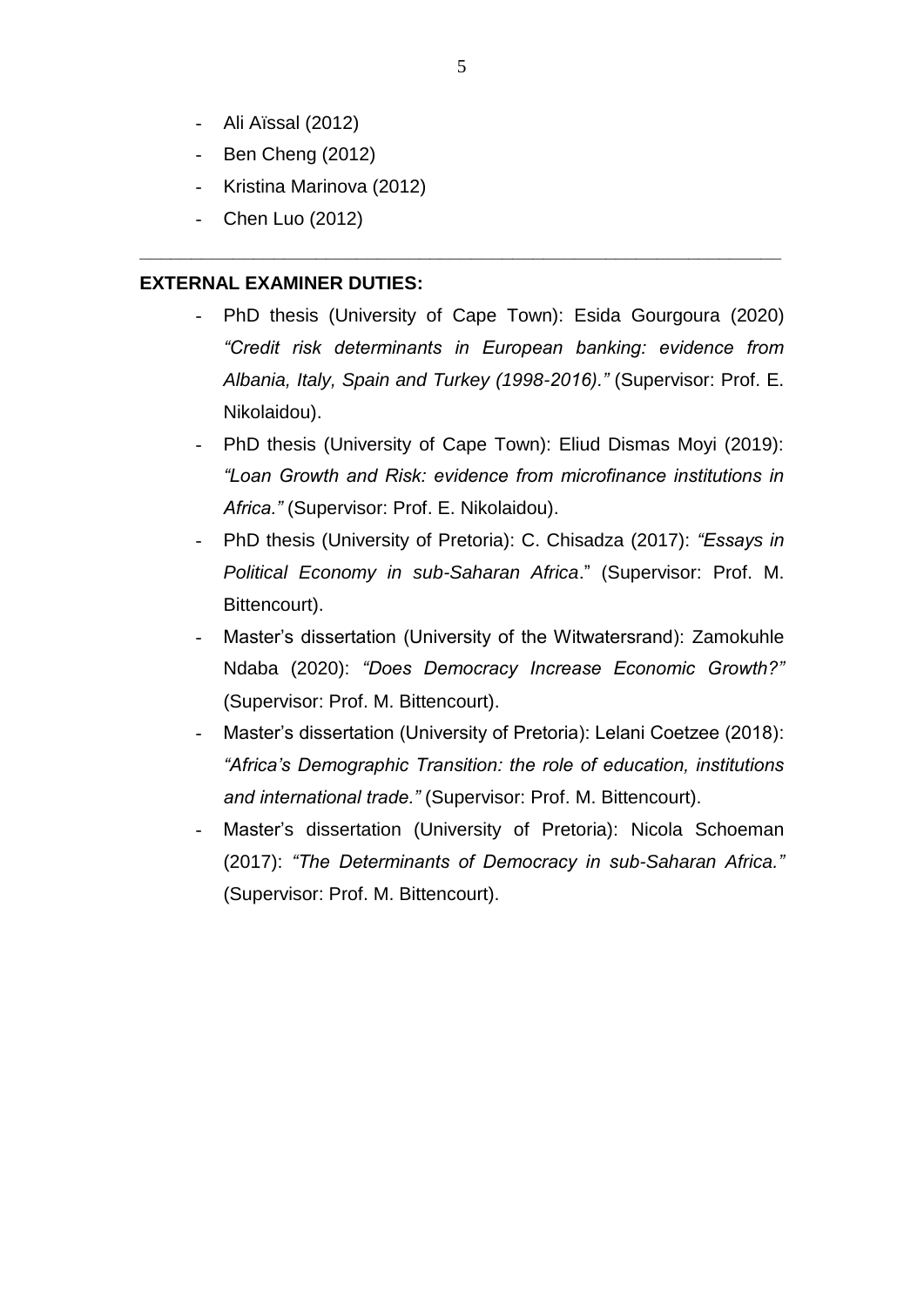### **RESEARCH OUTPUT:**

#### **Main Journal Publications**

- Sidiki, B. and K.S. Nell (2021). "The Enclave Hypothesis and Dutch Disease Effect: a critical appraisal of Mali's gold mining industry", *Resources Policy*, 74, pp. 1-13.
- Nell, K.S. (2020). "Evaluating the Conditional Convergence Hypothesis in the Post-1989 Globalization Period", *Applied Economics*, 52(30), pp. 3308-3326.
- Mhlongo, E. and K.S. Nell (2019). "Growth Transitions and the Balance-of-Payments Constraint", *Review of Keynesian Economics*, 7(4), pp. 498-516. (Special issue to celebrate  $40<sup>th</sup>$  anniversary of Thirlwall's Law).
- Nell, K.S. and M.M De Mello (2019). "The Interdependence between the Saving Rate and Technology across Regimes: evidence from South Africa", *Empirical Economics*, 56(1), pp. 269-300.
- Nell, K.S. (2018). "Re-examining the role of Structural Change and Nonlinearities in a Phillips Curve Model for South Africa", *South African Journal of Economics (SAJE)*, 86(2), pp. 173-196.
- Nell, K.S. and A.P. Thirlwall (2018). "Explaining Differences in the Productivity of Investment across Countries in the Context of 'New Growth Theory'", *International Review of Applied Economics*, 32(2), pp. 163-194.
- Nell, K.S. and A.P. Thirlwall (2017). "Perché la produttività degli investimenti varia tra paesi?" (Italian translation of "Why does the productivity of investment vary across countries?"), *Moneta e Credito*, 70(279), pp. 197-231.
- Nell, K.S. and A.P. Thirlwall (2017). "Why does the Productivity of Capital Vary Across Countries?", *PSL Quarterly Review*, 70(282), pp. 213-245.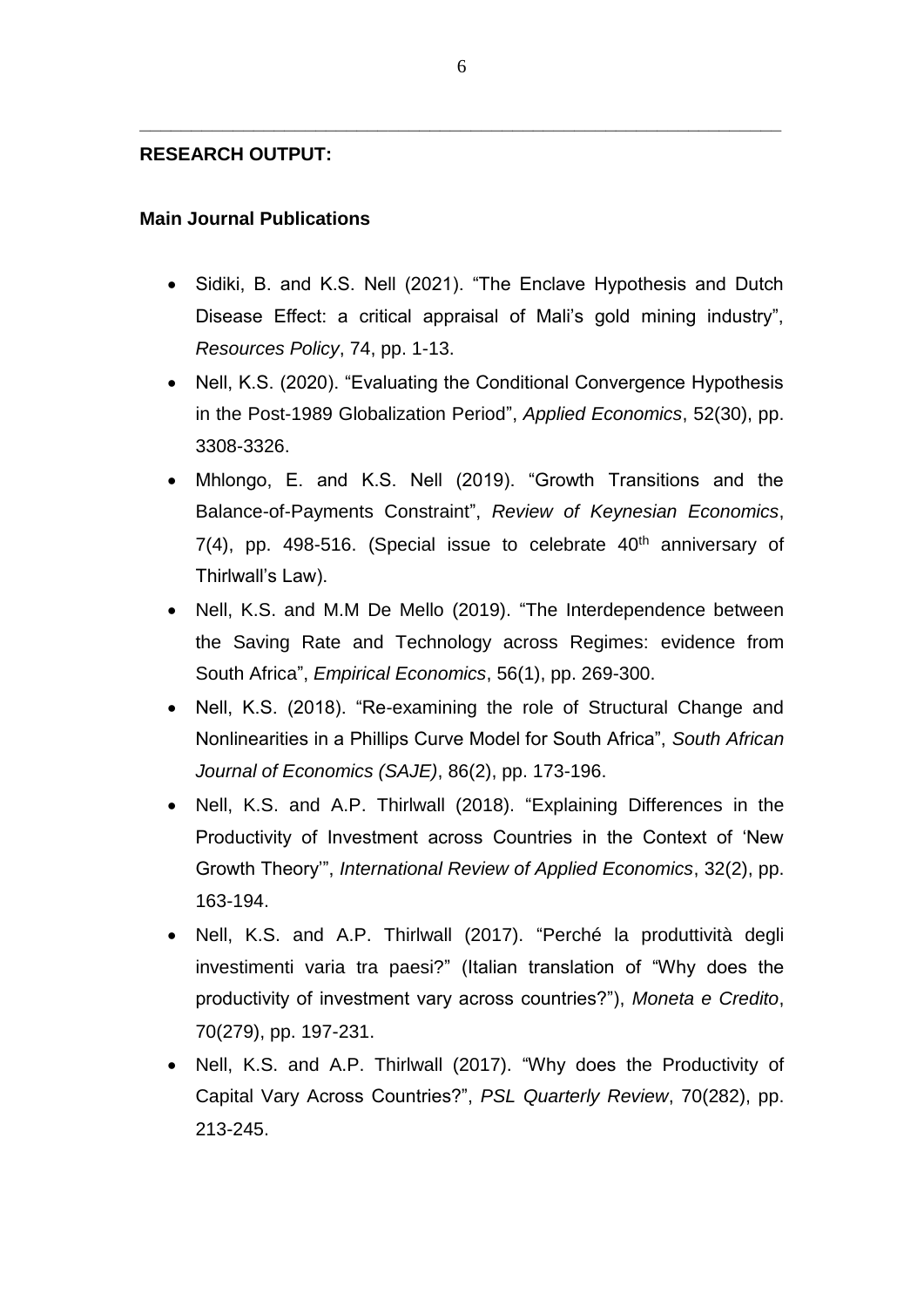- Nell, K.S. (2015). "The Complementary Nature between Technological Progress and Capital Accumulation in India's Long-Run Growth Transitions", *Metroeconomica*, 66(4), pp. 565-605.
- Nell, K.S. (2013). "An Alternative Explanation of India's Growth Transition: a demand-side hypothesis", *Cambridge Journal of Economics*, 37(1), pp. 113-141.
- Nell, K.S. (2012). "Demand-Led versus Supply-Led Growth Transitions", *Journal of Post-Keynesian Economics*, 34(4), pp. 713- 748.
- Nell, K.S. and L. Delfim Santos (2008). "The Feldstein-Horioka Hypothesis versus the Long-run Solvency Constraint Model: a critical assessment", *Economics Letters*, 98(1), pp. 66-70.
- Nell, K.S. (2006). "Structural Change and Non-linearities in a Phillips curve model for South Africa", *Contemporary Economic Policy*, 24(4), pp. 600-617.
- M. De Mello and K.S. Nell (2005). "The Forecasting Ability of a Cointegrated VAR System of the UK Tourism Demand for France, Spain and Portugal", *Empirical Economics*, 30(2), pp. 277-308.
- Nell, K.S. (2004). "The Structuralist Theory of Imported Inflation: An Application to South Africa", *Applied Economics*, 36(13), pp. 1431- 1444.
- Nell, K.S. (2003). "A 'Generalised' Version of the Balance-of-Payments Growth Model: An Application to Neighbouring Regions", *International Review of Applied Economics*, 17(3), pp. 249-267.
- Nell, K.S. (2003). "The Stability of M3 Money Demand and Monetary Growth Targets: The Case of South Africa", *Journal of Development Studies*, 39(3), pp. 154-180.
- Nell, K.S. (2000). "The Endogenous/ Exogenous Nature of South Africa's Money Supply Under Direct and Indirect Monetary Control Measures", *Journal of Post Keynesian Economics*, 23(2), pp.311-327.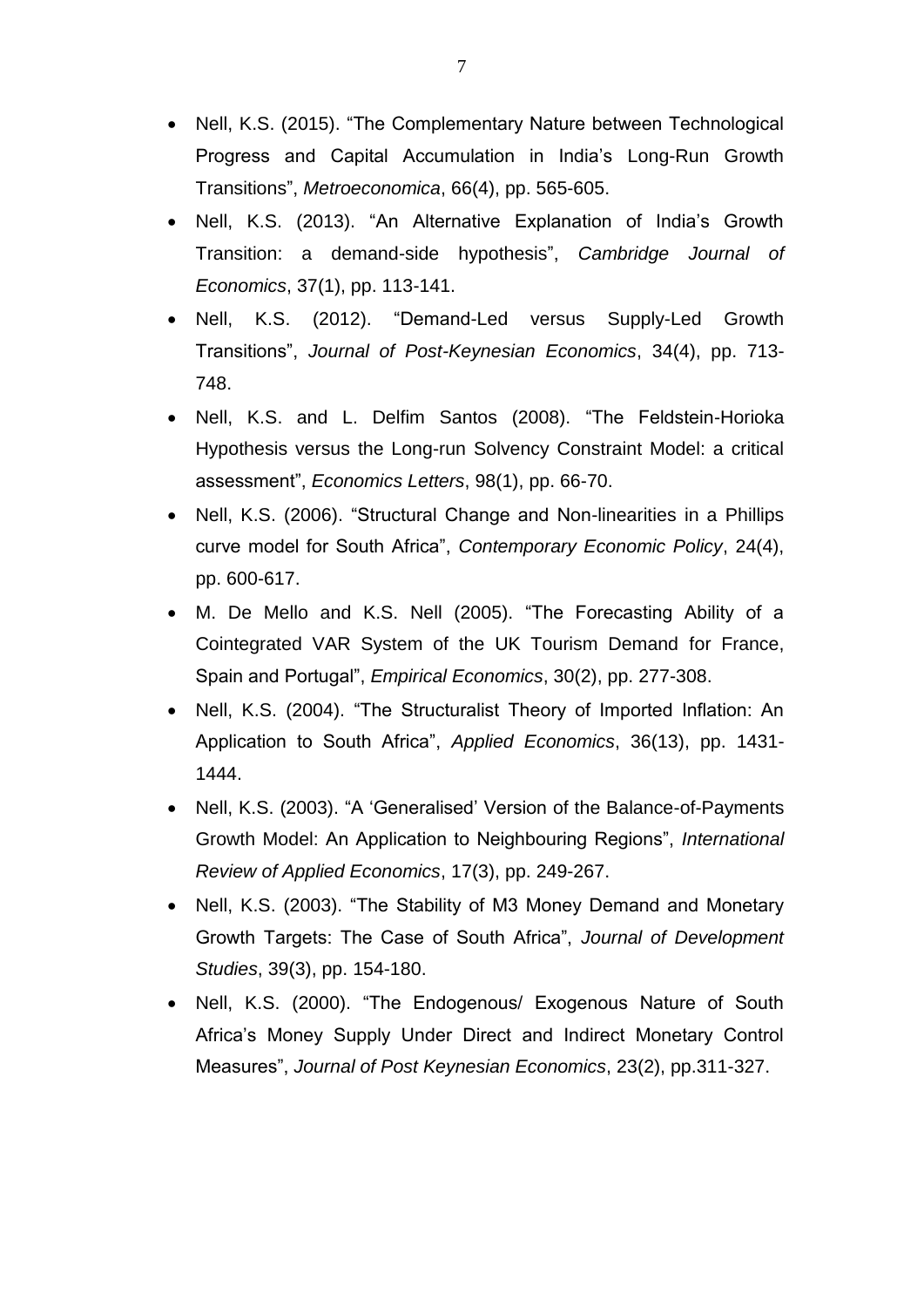### **Contributions in Edited Books**

- "Determinants of industrial development" (with CW Callaghan and F Tregenna), 2021, In *New Perspectives on Structural Change: Causes and Consequences of Structural Change in the Global Economy.*  Edited by Foster-McGregor, N., Alcorta, L., Szirmai, A. & Verspagen, B. Oxford: Oxford University Press, Oxford.
- "A 'Generalised' Version of the Balance-of-Payments Growth Model: An Application to Neighbouring Regions", Reprinted In: J.S.L McCombie and A.P. Thirlwall (eds.), *Essays on Balance-of-Payments Constrained Growth: Theory and Evidence*, Routledge, London, Spring 2004.
- "Public Policy and Private Investment in South Africa: An Empirical Investigation" (with K. Mlambo), In: I. Elbadawi and T. Hartzenberg (eds.), *Development Issues in South Africa*, Macmillan, London, 2000.